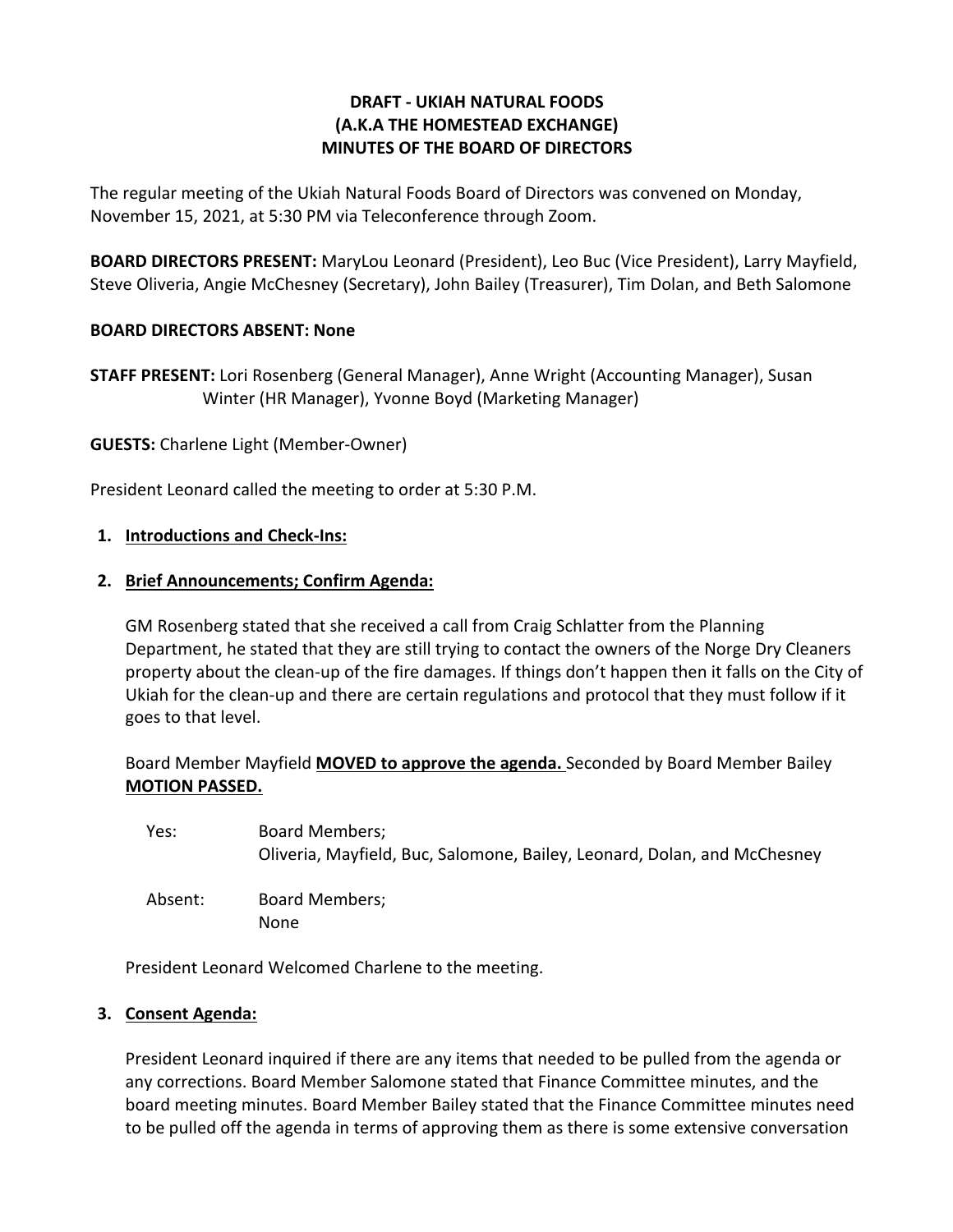that wasn't recorded, and he needs a chance to review them. Board Member Salomone asked VP Buc that in last month's meeting if the board discount item motion was reported correctly? I thought that it we tied it to just the discount and dropped the percentage. VP Buc stated that was correct. This motion will need to be changed. VP Buc stated that the consent calendar has the year end estimate and proposal to the board and that should not be on there.

Vice President Buc **MOVED to approve the agenda with the following, Finance minutes pulled, motion change in BOD draft minutes (drop the percent and state "same as employee discount") and remove YE Proposal from consent agenda.** Seconded by Board Member Salomone. **MOTION PASSED.** 

- Yes: Board Members; Oliveria, Mayfield, Buc, McChesney, Salomone, Bailey, Leonard, Dolan, and **McChesney**
- Absent: Board Members; None

President Leonard asked Member-Owner Light if he has any member comment that need to be presented before we continued. Member-Owner Light stated not at this time and that her issues have been resolved.

# **4. YE Estimate & Proposal to Board**

President Leonard inquired if everyone received the updated report from Accounting Manager Wright that was sent out to everyone a few hours ago? Board Members stated that they received it.

Board Member Salomone inquired if anyone on the board could give her a summary of the YE Estimate & Proposal. Board Member Bailey stated that basically they increased the year end from the budget that we viewed in the Finance Committee. They increased year end spending of marketing and governance by about \$14k and then because of profit sharing and grants amounts are linked as a percentage of profit, it decreases the amount. They are proposing decreasing the profit sharing, grant amounts, and staff bonuses to reflect the revised year end profit.

Accounting Manager Wright stated that this is our estimated year end of 2021 or how we think the year is going to end up. This differs from what was presented to the Finance Committee. I met with Marking Manager Boyd, and we were able to go through the items one by one and got really close to what she's going to spend as opposed to how it was averaged in the first proposal and then in the governance that also increased because we are going to add 10 more hours with Scott Ormond. The expenses increased by \$14,518, since the profit share and the community grant amounts are tied to the net profit, both of those reduced because the net profit reduced. Profit sharing of \$11,600 and it's based on 5% of the earnings before income tax and then the community grants donation dropped to \$4,600 because that's based on 2% of the earnings before tax and then the other spending proposal is staff bonuses in the amount of \$30k which is reduced from our original request because of the net profit being lower based on the additional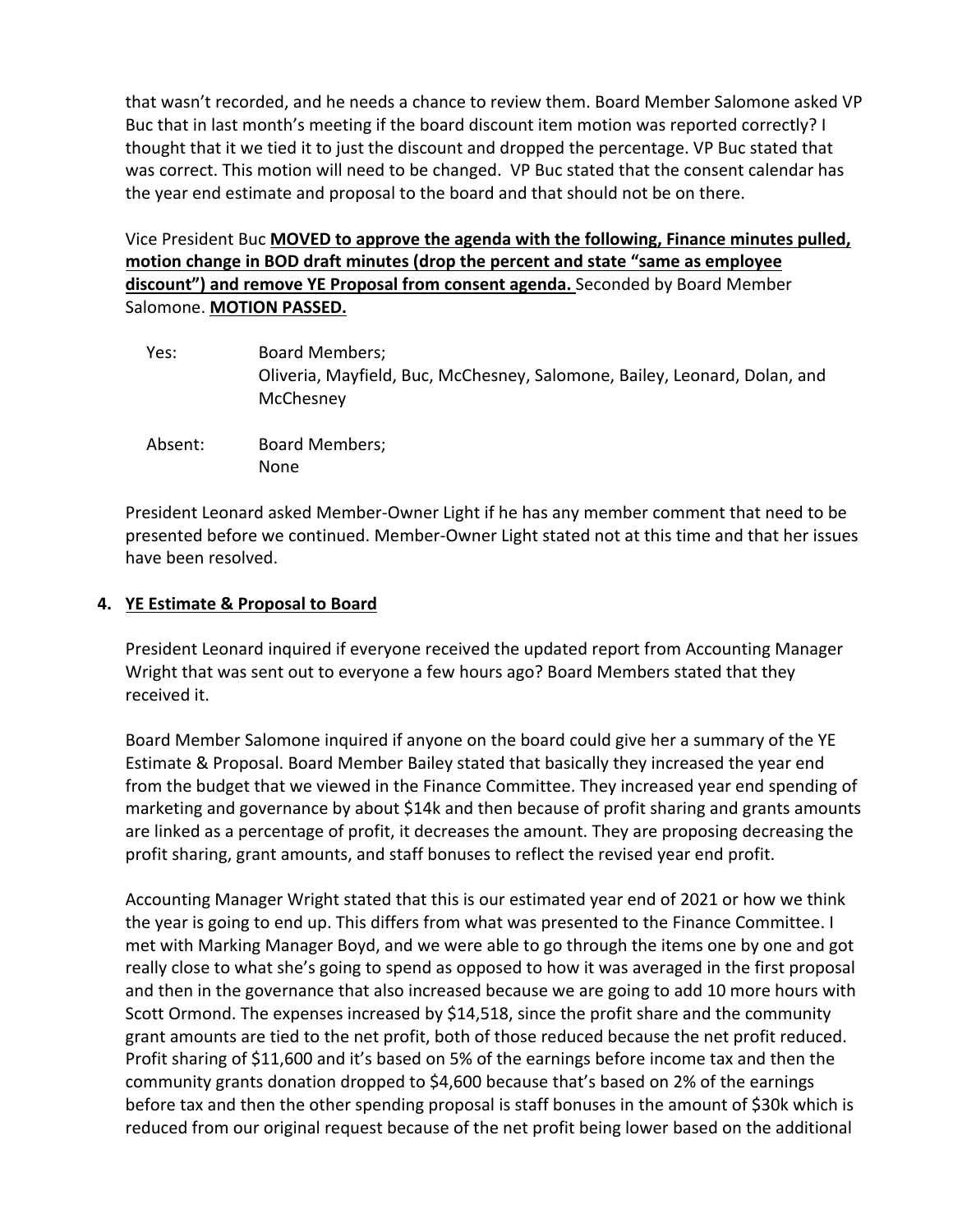spending. VP Buc inquired about the bonuses and stated that the previous version of this document had a description of the bonus allocation and its being allocated by hours worked. That description is gone in this document. Accounting Manger Wright stated that yes, it's done, it is by hours worked. VP Buc stated that presumably if it's allocated per hour and its 60% of the previous allocation it would be 60% of the previous number, it was .62 cents and the new amount per hour is 37.2 cents per employee, except GM Rosenberg. GM Rosenberg is not part of the employee bonus program. Board Member Salomone inquired as to why GM Rosenberg does not receive the staff bonus. That's the boards, decision on allocating to and she does receive the profit sharing.

Board Member Bailey stated that there are two items on the agenda, one is board feedback and recommendations on the 2022 budget development and the other is the discussion on donation levels. They are linked but I want to try a parse them out and what we are talking about here is the discussion on profit sharing, bonuses, and donation levels. We will circle back to board feedback and recommendations on the 2022 budget development which will include board training and any other items. The numbers that we are looking at are \$4,600 for donations, is the proposal, \$11,600 in profit sharing, and \$30k in staff bonuses.

VP Buc stated that we have added \$14,500 in expenses and drop bonuses by \$20k which is \$5k more allocated to profits. Accounting Manager Wright stated that we did that because the net profit was getting low and if you look at the potential patronage dividends with the three items that are proposed our average patronage dividends would be \$29.49 for 2021. We were starting to get uncomfortable with reducing that number.

Board Member Bailey stated that at the Finance committee had a full agenda, with reviewing the third quarter, year-end, and trying to come up with recommendation on profit sharing and bonuses. There was a part that was not reflected and that was a vigorous conversation around the comment that was made of the Coop not being an employer of choice anymore. There were comments about the Coop increasing the wages and that we don't have many large profits this year, sales are going up, expenses are going up and we need to earn more income from operations. Profit sharing and bonuses are the second lowest in five years, less than half of what they were in 2017, 2018, grant donations are \$4,600 which is half of last year. Which are in aligned with our polices and good fiscal management, but in our strategic plan we are calling out things out like viability, stewardship, support for the community, then recruit, retain and nurture staff as a socially responsible employer of choice and there is tension between this as we just completed the expansion. Our sales are increasing and yet we're having less profits, not  $a - s$ percentage that we are sharing less with our employees then we have. We have 66.8% turnover and a big portion of what we're taking about our strategic plan is cementing our place as a supporter within the community. We are cutting our grant donations down in half, and this is what I wanted to bring to the full board as a discussion.

Board Member Dolan stated operating costs, and labor cost are increasing. There is difficulty in filling jobs as we have open positions. Health care costs are going. We have cash coming out the ears, we have a degraded bottom line, so the question is, is it time to decide strategically since we have positive cash flow of roughly \$96k maybe now is the time to take some of our large reservoir of cash and put the \$20k or some number back into the bonus.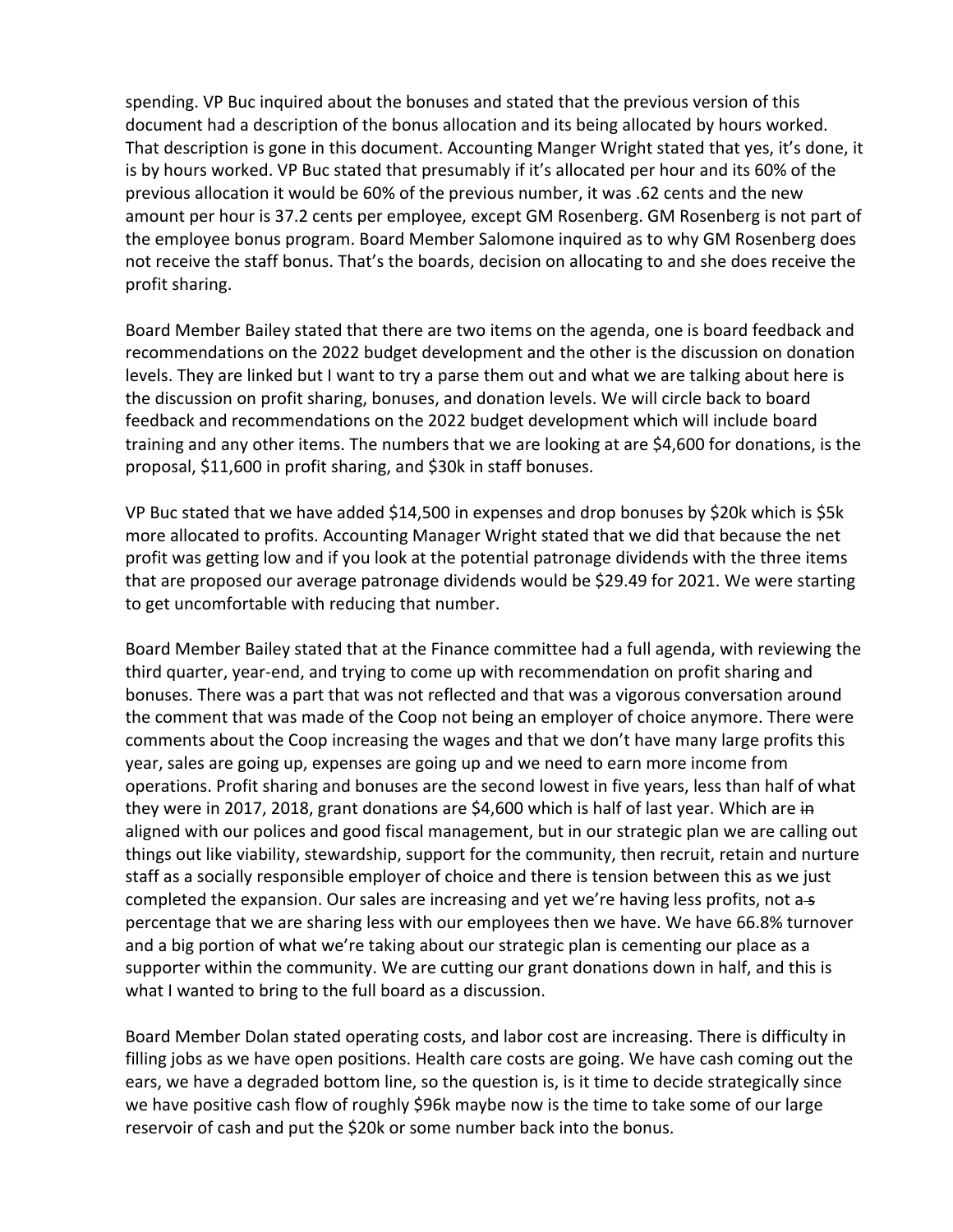HR Manager Winter stated we are an employer of choice in Mendocino County, and that's through my connections with other HR professionals within the county. Turnover rate and finding employees are an international problem it's even more so nationally and in our area to everybody's having trouble because there's always going to be another employer that will offer something different. Retail grocery is not a career choice for a lot of people, so we have a young group that come in just to work for a year or two and then move on to college or their career of choice. The average longevity of staff is 3.8 years so they do stick around, but we have a chunk of employees that have been here over 10 years. We have had more employee referrals this year than I've ever seen. This last month we've had four new employees come in that previously worked for another retail grocery they didn't like, so they came to us. I would tend to hesitate saying that UNF is not an employer of choice, that's not what I see, and our turnover is well within the realm of retail grocery in general.

GM Rosenberg stated that our turnover rate is below industry standards, we are not having a hard time hiring people.

Board Member Salomone stated if we were an employer of choice or not either way increasing the bonuses is a way of valuing our employees. We're all in agreement that we have great employees we want to retain them longer and want to attract more of the same type of employees. There was a misunderstanding perhaps at the Finance Committee I was feeling like \$50,000 is not an adequate amount of bonus for our employees. On another note, the average longevity that for me as a board member is not as helpful as a number when I hear and know that some staff have been there for many years. I don't know if that's something other board members would like to see is if there is maybe a way that HR Manager Winter could think of a way to divide those two groups up so we're not lumping the teenagers who just have this as there summer job. I want to remind the board that our values as a board and as an entity are represented in our budgets and in our financial decisions.

VP Buc stated we are cash positive for the year; we are profitable for the year and a sizable cash bonus is something that we can afford for employees. We can do right by the people who power the organization which are the staff. I certainly think that we can afford a larger cash bonus than what is in the new proposal, I was excited to see a sizable cash bonus to staff in the initial proposal. The rising tension of being a preferred employer of choice or not is that we have lower starting wages than many similar service industry jobs. Chipotle's entry level wages are higher than ours. When I saw this cash bonus, I saw it as an opportunity to make it payment on a commitment to better wages for staff.

Accounting Manager Wright stated that one of the reasons for the smaller everything this year is it's based off the year-end earnings before income tax. This year estimated to date is \$132k. In comparison in 2020 it was \$754k in 2019 it was \$446k and in 2018 it was \$450k a year. When the profits are smaller, generally so is our year end spending. Our expenses need to stay under our sales all the time as far as I'm concerned. Even if we bonus our employees, we still need to be within the money that we earned for the year. We were cash profitable in the third quarter not in the first and not in the second and the year-end number for that is not run yet. In 2020 the reason we have such a nice profitability was the \$660k we received in the PPP loan we did not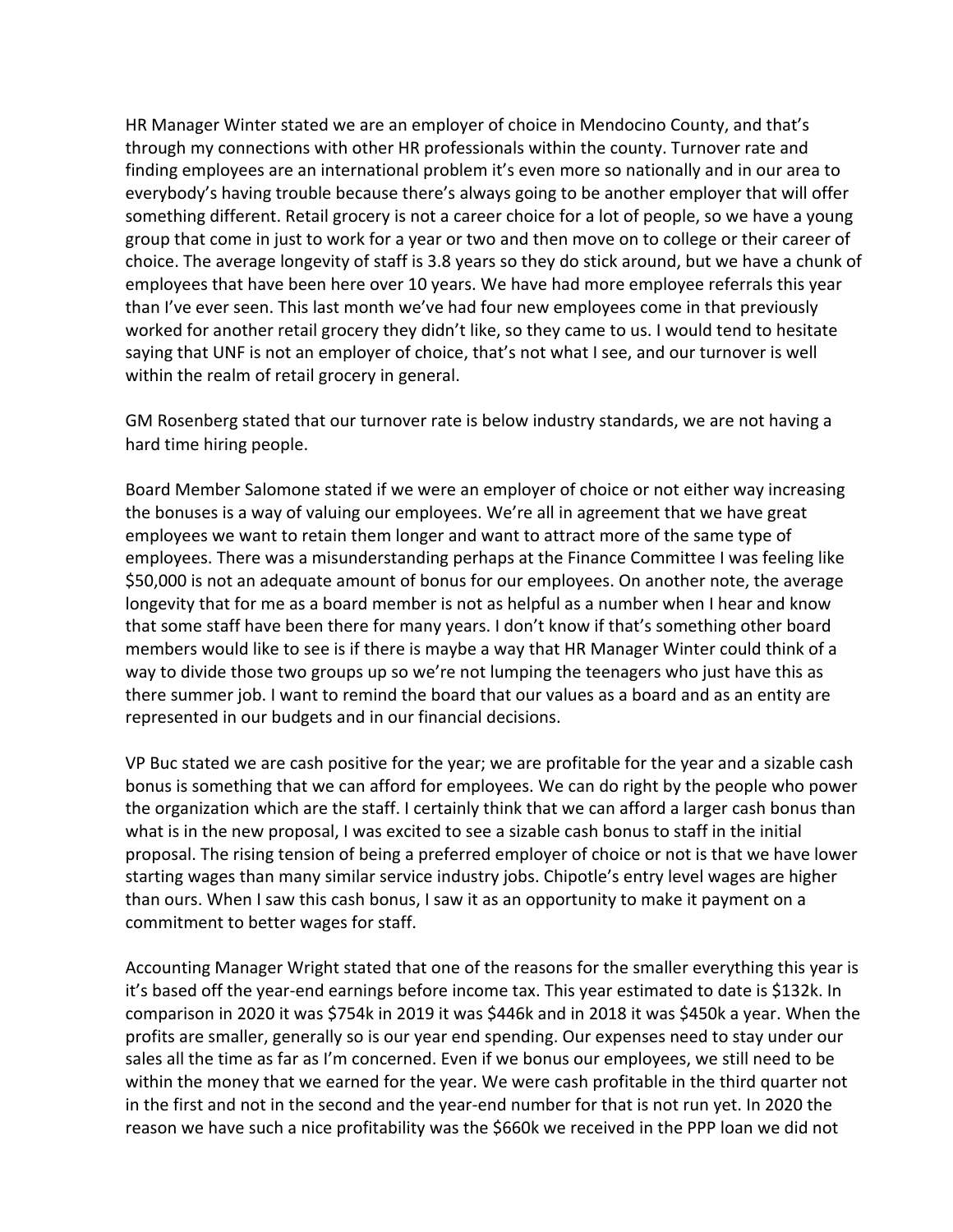have that kind of profitability from store operations. Grocers don't have huge profit margins and they do tend to underpay their employees in comparison with some other some other venues. Chipotle is backed up by a large chain corporation so that Chipotle may not be making a net profit but since they're backed up by a full corporation, they've got access to money. The store needs to make more money than it spends every year consistently.

Board Member Salomone stated that she wants to recognize Accounting Manager Wright, you are doing an excellent job at your job which is to give us the information and to provide us the bottom line and your recommendations. I also want to say to the board is as board members we have a job we need to listen to what Accounting Manager Wright says and we need to think about our values and our strategic plan. It's important to hear from everybody and make sure we have robust discussion, and if we make a decision that is not in alignment with staff recommendation, we take on that responsibility so that Accounting Manager Wright isn't left feeling like she misled us and not a feeling of liability on staff.

VP Buc stated that I wanted to note that in these year-end estimates there's \$184,000 a projected profit.

Board Member Mayfield stated that labor situation in the Country is like they've never seen. People are quitting jobs in record numbers, despite the fact of all the jobs that are open, and retail does have a long history of having high turnovers.

Board Member Oliveria stated that I don't have a lot of financial knowledge. I respect what you guys are doing and what Accounting Manager Wright is doing. The basis of the coop and in our purpose in the community is to help support the employees as much as we can. If there is money there to do it, then we should and if the money is not there then we don't.

President Leonard stated that I understand HR Manager Winter and that the term an employer of choice is a term of art that means something to those of you in the HR field. I acknowledge that and we may be using a term that we don't have that background information. But also wanting to make sure that the staff at the Co-op feel valued by this board of directors. If there is any way that we can make those bonuses higher I would certainly rather have the staff have a higher bonus then I feel a need for a patronage dividend.

Board Member McChesney stated that she hears staff and the needs to spend within our means and I think that that's good practice and important. I do resonate that it's been a challenging couple of years and our employees are important assets and I was also very excited to see the \$50k in bonuses and then to see it drop down to \$30k and that's concerning. I'm also fine with seeing less of a patronage dividend if we can put it to good use in our employees.

Board Member Bailey we are really trying to balance out our financial imperative to be viable with you know honoring our employees, and our values, and making sure that we are reflecting those in our yearend decisions. The current proposal for \$30k for bonuses, \$11,600 for profit sharing, and \$4,600.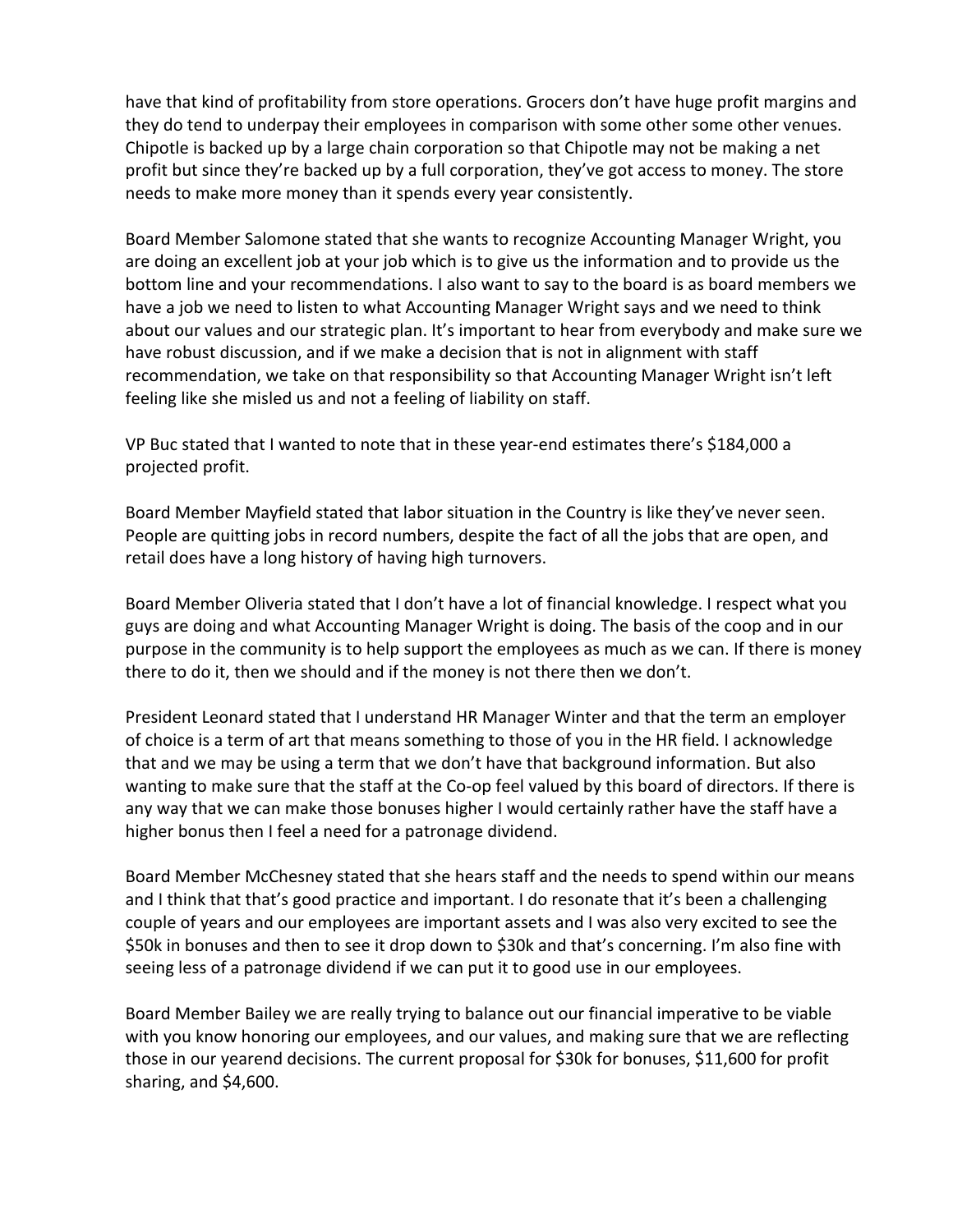Board Member Dolan stated that the company's equity has increased by \$460k, the bottom line of the company has a \$50k insurance/other income item which is not going to be a reoccurring thing. I'm just thinking \$20k additional expense to the to the benefit of the employees is not tremendous amount of money and might go a long way in intangible benefits to the company.

# Board Member Salomone **made the motion allocate \$11,600 to profit sharing, \$55k for staff bonuses and \$4,600 for grants.** Seconded by Board Member Bailey **MOTION PASSED with one abstention.**

| Yes:     | <b>Board Members;</b><br>Oliveria, Buc, Salomone, Bailey, Leonard, Dolan, and McChesney |
|----------|-----------------------------------------------------------------------------------------|
| Abstain: | Mayfield                                                                                |
| Absent:  | <b>Board Members;</b><br>None                                                           |

Board Member Dolan inquired on how Board Member Salomone got to \$55k? Board Member Salomone stated that \$50k seemed low and in looking at 2018 it was \$55k.

GM Rosenberg stated that as you all know we are a member-based organization, and I would rather look at what we give to our members as we wouldn't be here without them. I'm more concerned about our membership than the money that we donate out in the community. Is it a feel-good thing? Who are we taking care of? I'm saying this in an honest open way. I think that if we're going to talk about training for the board in the future, I would really suggest that we hire somebody to do financial training with the board. This would be a very positive thing for all the board members. I want the board to understand that I care about our staff to the degree of their welfare, health, their jobs, and everything that we have for all of our staff. Staff is always the priority and I feel that we have done a fantastic job in keeping the finances of this organization to where they are currently. We work hard to provide all the information and facts for all of you as a board to be able to make you know your decision.

## **5. Board Feedback & Recommendation on 2022 Budget Development:**

Board Member Bailey stated that we didn't have any board requests that were officially brought to the management team. We had a brief discussion that really belongs in a future meeting as we roll out the strategic plan around whether the timeline for the budget development. It's been the current practice where in the board Finance Committee calendar that we get a draft budget earlier in the year, but the feedback in the meeting was we don't get a lot of numbers until the year end. If we tried to develop a budget earlier, it wouldn't be accurate. I would like to ask for any recommendations for the budget in terms of their training expenses that we're foreseeing for next year. VP Buc stated that it's a challenging moment to put together board input on budget as we're on the verge of rolling out the strategic plan in which is likely to have budgetary implications. There could be potential additional costs around attract and retain members, costs around developing implement the new marketing plan, costs on identify evaluate, implement sustainable practices that are environmentally responsible, and a potential of additional income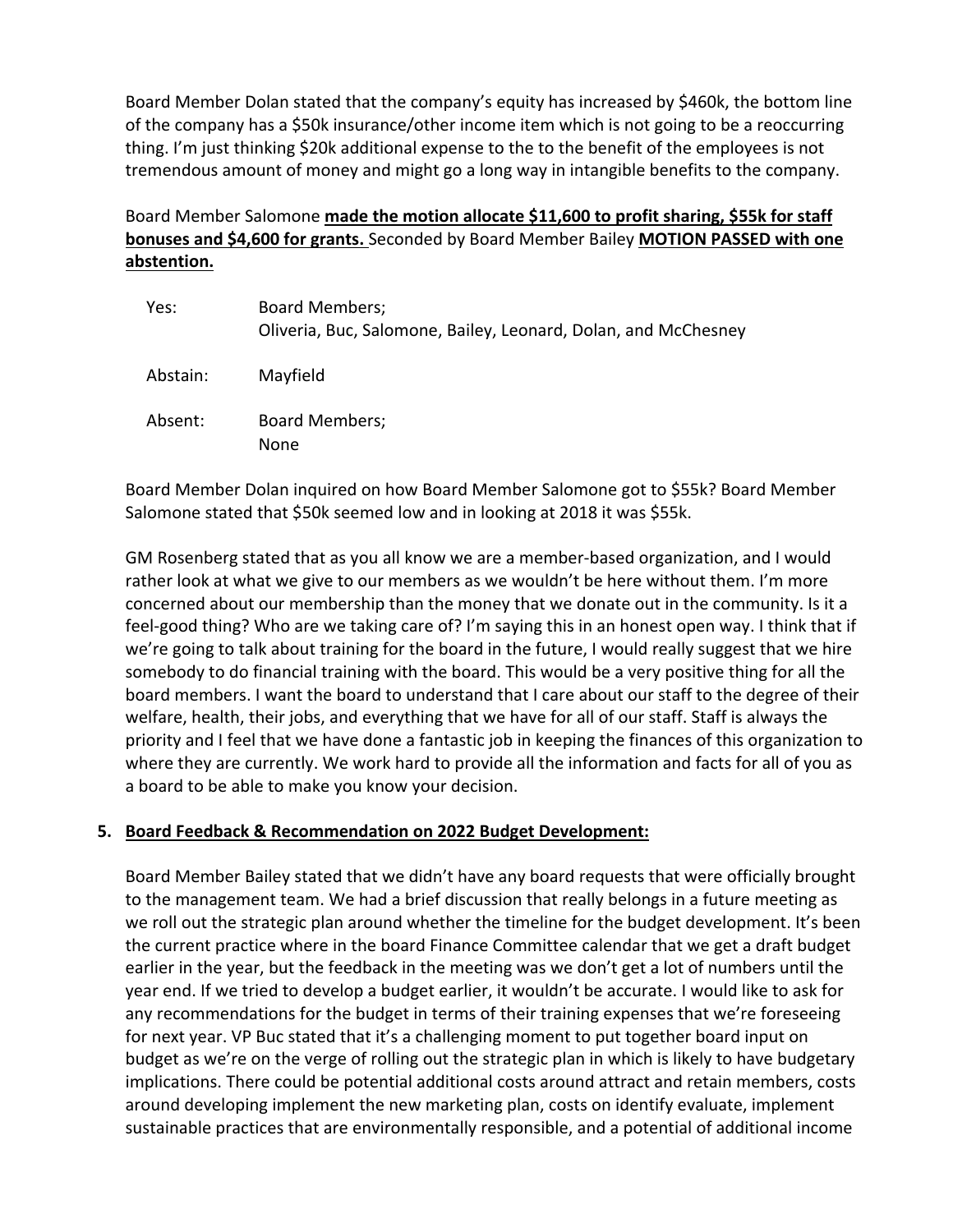explore funding sources available for cap-and-trade fund. If a budget is constructed in absence of consideration of the strategic plan for 2022 to 2024 then it's a budget that likely needs addendums. GM Rosenberg stated that she wanted to remind the board the new strategic plan is a three-year plan and that we are forecasting for 2022 to 2024. Board Member Salomone inquired on the timeline on the Strategic Plan? VP Buc stated that it's the plan to have all the tactics fully flushed out and approved at the December Board Meeting, but target years have not been discussed. Board Member Bailey stated that we will have draft budget as we may have to add the tactics from the Strategic Plan. We might be looking at a budget in January once we know what the financial impact would look like. This would be a preliminary budget at the January meeting and then we would have budget presented in February. Accounting Manager stated that the sooner the better and that we need certain parts of the budget in place, at least we get a labor budget approved. Having a draft approved budget presented in January would be the best.

## **6. Discussion on Profit Sharing/Donations Level/Board Training:**

Profit sharing and donations levels where previously discussed.

## **7. Adopt Strategic Plan Goals:**

VP Buc stated that you have seen the goals. There has been one change that has been made to priority 1, goal 3 identify target reserves and strategize for future investments and unknown impasse. This has been moved to tactics and was broken into two separate things and this has been replaced with is evaluate our financial goal.

Board Member Mayfield **MOVED to approve the Strategic Plan Goals as presented.** Seconded by Board Member Salomone **MOTION PASSED.**

Yes: Board Members; Oliveria, Buc, Mayfield, Salomone, Bailey, Leonard, Dolan, and McChesney Absent: Board Members; None

### **8. GM Report:**

GM Rosenberg stated that in the report there is information on the \$300 drop from the deli dept. We are experiencing shortages with certain food items such as fresh chickens and pizza shells that contributed to the decline of \$300 in deli sales that month. We are seeing price increases in many products due to vendors having labor, production, transportation, and increases in costs.

Board Member Salomone stated that it would be nice to have the Deli Manager come to a meeting and hear about the department. It would be nice to have the board application and committee application on the website. GM Rosenberg stated that the board application is on the website.